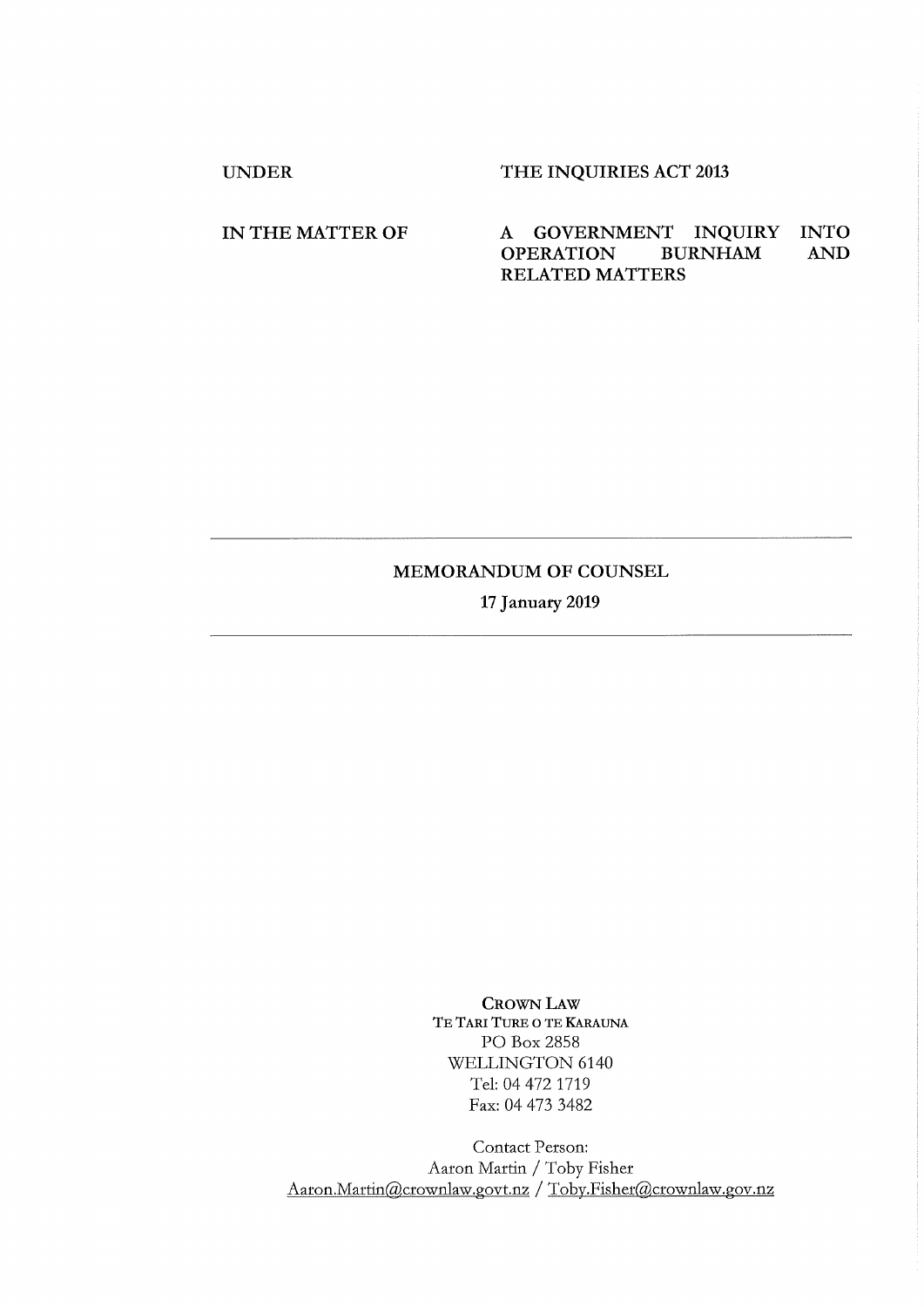## **MAY IT PLEASE THE INQUIRY:**

- 1. In accordance with Ruling No. 1 of the Inquiry, and after consultation with the Manager Secretariat, Ms Anna Wilson-Farrell, the Government Communications Security Bureau (GCSB) and the New Zealand Security Intelligence Service (**NZSIS)** produce an initial tranche of material to the Inquiry.
- 2. GCSB and NZSIS are currently collating material that contains partner equities in order to seek partner consent for production of that material to the Inquiry. Some of the material provided by GCSB and NZSIS in this initial tranche is redacted in order to protect partner equities that we will be seeking permission to produce.
- 3. Both GCSB and NZSIS anticipate that there will be several further tranches of material provided to the Inquiry. They will endeavour to provide these tranches in a timely manner, however will be constrained to some extent by the timing of partner response to consent requests. Nevertheless GCSB and NZSIS expect that there will also be further sovereign material that can be provided as part of these tranches.
- 4. The material being produced in this initial tranche from GCSB is classified either TOP SECRET or SECRET and the material from NZSIS is classified SECRET. A classified Appendix in respect of NZSIS material is attached.
- 5. Pursuant to paragraph 90 of Ruling No. 1 of the Inquiry, GCSB and NZSIS understand that a non-publication order under section 15 of the Inquiries Act 2013 is made in respect of the classified material provided in this initial tranche, subject to any variation or cancellation following the review process set out in the Draft Protocol.